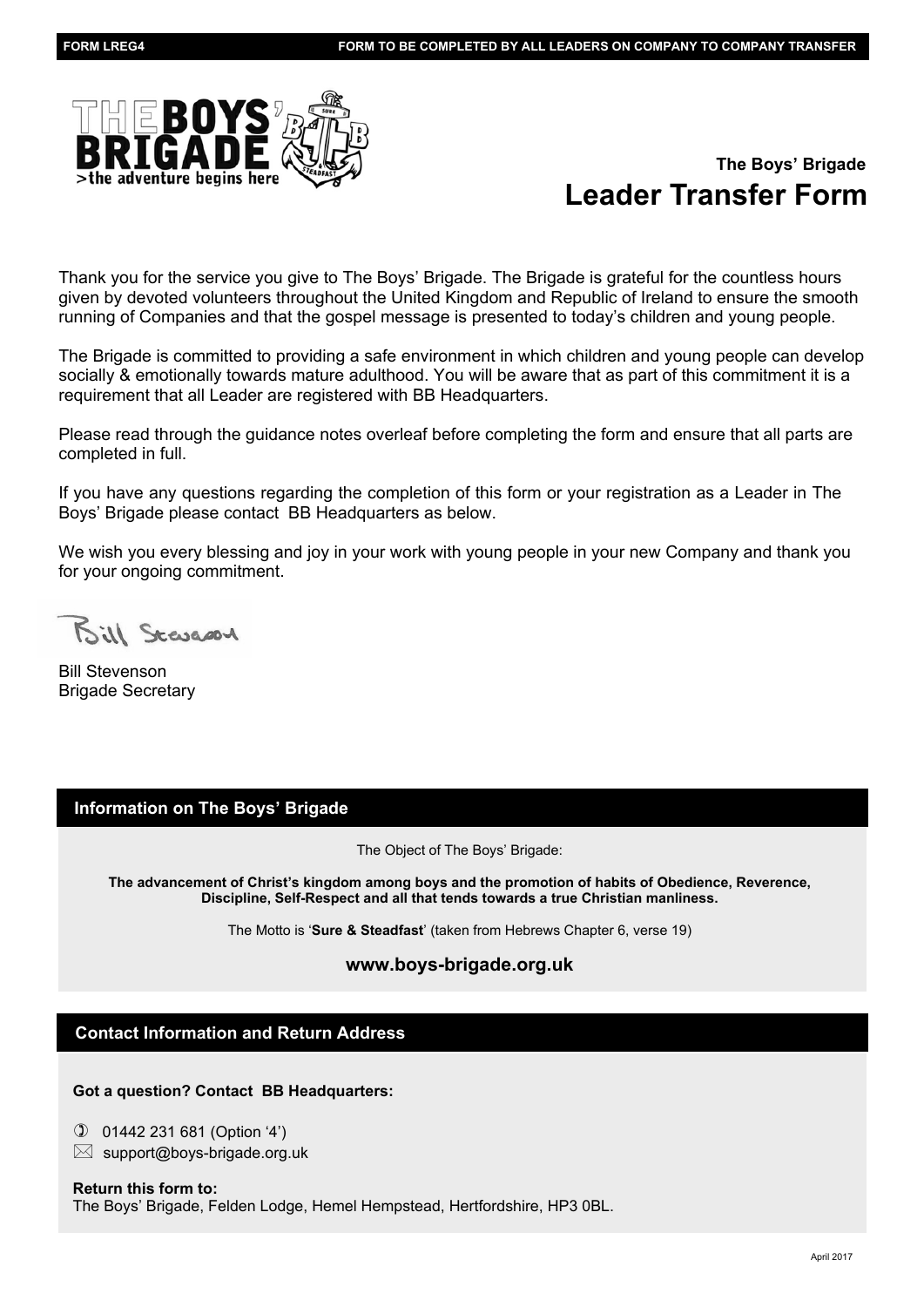The Church or other Christian organisation of which the Company a part will nominate for registration all leaders in the Company.

*The regulations governing the registration of leaders and officials are available on the BB website at: www.boys-brigade.org.uk*

The Boys' Brigade has the following categories of leader:

#### **Lieutenant**

Those people over 18 years of age who desire to work with the Church or other Christian Organisation, to promote the Object of The Boys' Brigade. Before appointment Lieutenants must have completed Youth Leader Training or KGVI.

#### **Amicus Leader**

All of the above regulations for Lieutenants will also apply to Amicus Leaders.

#### **Captain**

All of the above regulations for Lieutenants will also apply to Captains. Captains MUST have completed Captain's Training prior to Appointment.

#### **Warrant Officer**

Those people over 18 years of age who are in sympathy with the objectives of the Brigade. Warrant Officers must complete Youth Leader Training by 31st August of the first complete session after registration. Warrant Officers who have not completed Youth Leader Training should NOT be given any responsibility for children and young people unless they have completed a Child Protection & Safety Module (through BB or an equivalent church course). After completion of this training, they may be given responsibility for children and young people at the Captain's discretion.

#### **Helper**

Those people over 18 years of age who are in sympathy with the objectives of The Boys' Brigade may be registered as Helpers. Typically, Helpers might assist with parts of the Company programme of activities. Helpers should NOT be given any responsibility for children and young people unless they have completed a Child Protection & Safety Module (through BB or an equivalent church course). After completion of this training, they may be given responsibility for children and young people at the Captain's discretion.

#### **Residential Activity Helper**

Those people over 18 years of age who only assist with residential activities in the session *(such as camps, holidays & expeditions)*. Residential Activity Helpers should NOT be given any responsibility for children and young people unless they have completed a Child Protection & Safety Module (through BB or an equivalent church course). After completion of this training, they may be given responsibility for children and young people at the Captain's discretion.

#### **Staff Sergeant**

This role is age specific. A young person can be appointed to this leadership category from their 17th birthday until the end of the BB session (31st August) in which the person attains their 19th birthday. The individual must then transfer to one of the other categories of leadership if wishing to remain a leader in The Boys' Brigade.

# **Leader Categories Cuidance on completion**

#### **Please ensure that:**

- you use **BLACK** ink only
- you write in **BLOCK CAPITALS**
- ALL writing is within boxes, a continuation sheet (blank A4 sheet attached to the form) should be used if required.
- you complete **ALL boxes** (unless indicated optional)

#### **Guidance to the Applicant:**

- 1. ALL parts of section 1 'About You' MUST be completed.
- 2. Section 2 'Appointment' MUST be completed. Tick the appropriate box to indicate which category of Leader you are registering for; and complete the Company name.<br>3 Section 3 Trans
- Section 3 'Transfer' MUST be completed. Please indicate which Company you are transferring from and to and the date of transfer.
- 4. Section 4 'Declaration' MUST be completed by ALL applicants, and duly signed & dated. Do NOT forget to tick the box 'Have you ever been convicted of a criminal offence?'.
- 5. Section 5 'Referees' MUST be completed by the Applicant to provide the Church with two people to whom
- reference can be made in support of your application.<br>6 Please pass on the form to your new Company Capta Please pass on the form to your new Company Captain.

#### **Guidance to the Company Captain (of new Company):**

- 1. Please check that the applicant has completed ALL boxes (unless indicated as optional) in Sections 1 to 5.
- Please check to ensure that if required for appointment training has been completed.<br>2 Please sign and date the for
- Please sign and date the form in Section 6 'Company Nomination'.
- 3. Please pass on the form to the Company Chaplain or appropriate Church official.

#### **Guidance to the Chaplain or Church Official (of new Company):**

- 1. Please check that the applicant has completed ALL boxes (unless indicated as optional) in Sections 1 to 5.
- 2. Please check that the Company Captain has completed Section 6.<br>Section 6.<br>If reference
- If references have been submitted please attach these to this registration form.<br>4 Blease complete Sec
- Please complete Section 7, ensuring ALL parts are completed; indicating whether a disclosure check has been completed.
- 5. Please ensure the form is duly signed and dated.
- 6. Please send the form on to BB Headquarters (see address on the front of this form) or return to the Company Captain for them to send on.

# **Important Notes**

**1.** No Leader may be given responsibility for Children or Young People until he/she has received confirmation of appointment from BB Headquarters.

**2.** The Brigade is *registered under the Data Protection Act*. Any leader may request a copy of information held by the Brigade. Please contact BB Headquarters. Information may also be held at Regional, District, Battalion or Company level and is also subject to the requirements of the Data Protection Act. Enquiries should be directed to BB Headquarters.

**3.** The Brigade *does not permit access to mailing lists* or leaders Information by third parties (except where an authorised service provider to The Boys' Brigade).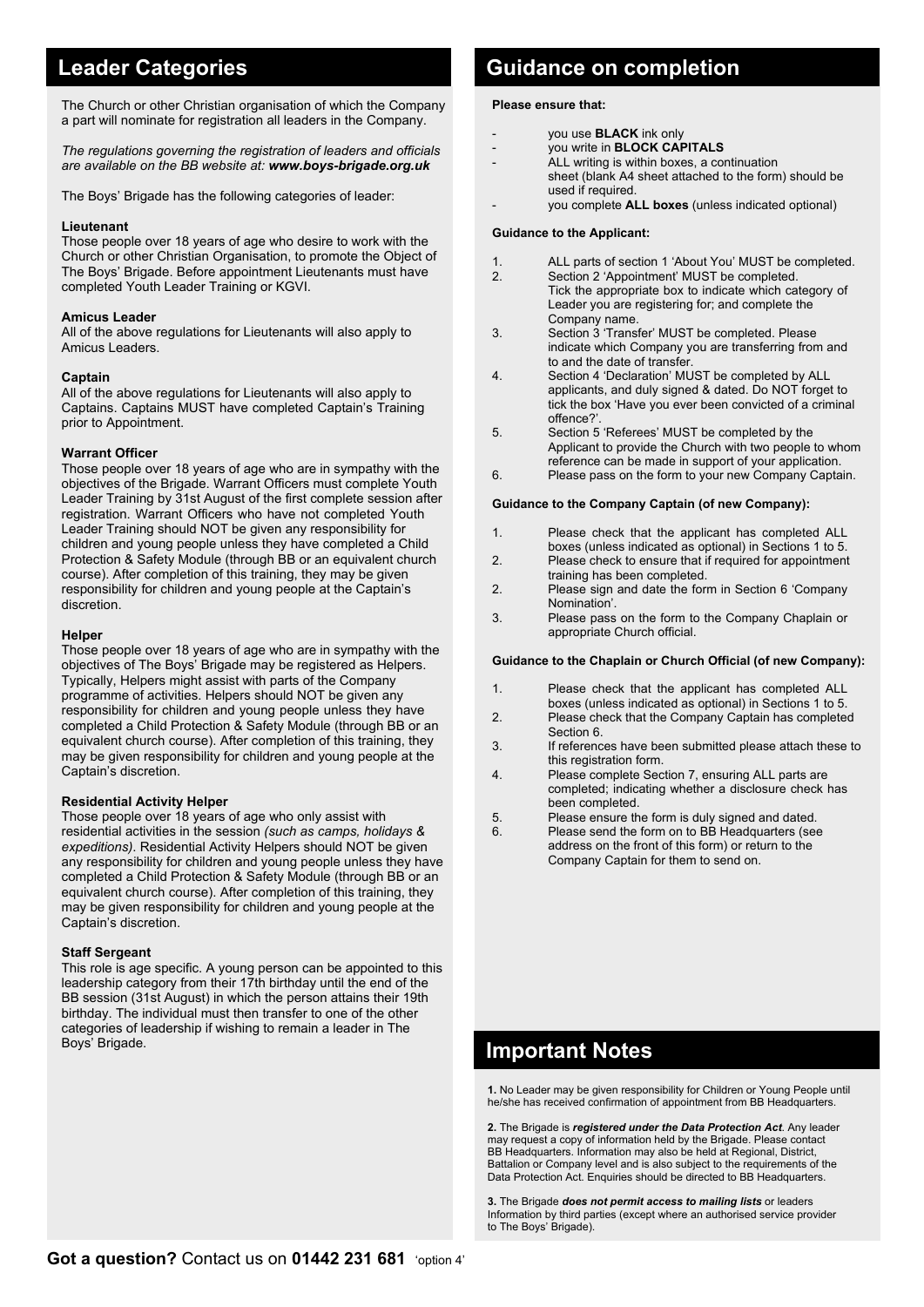# FORM **LREG4**

HQ Reference

# **Leader Transfer Form (Company) The Boys' Brigade**

**PLEASE READ GUIDANCE NOTES BEFORE COMPLETING THIS FORM All parts of this form MUST be completed - Use Black Ink & Capital Letters**

| TO BE COMPLETED<br><b>About You</b><br>$\mathbf 1$<br><b>BY APPLICANT</b>                                | TO BE COMPLETED<br>3<br><b>Transfer</b><br><b>BY APPLICANT</b>                                                                                                                                                                                                                                                                                                                                                                                                                                                                                                                                                                                                                                                                                                                                                                                                     |
|----------------------------------------------------------------------------------------------------------|--------------------------------------------------------------------------------------------------------------------------------------------------------------------------------------------------------------------------------------------------------------------------------------------------------------------------------------------------------------------------------------------------------------------------------------------------------------------------------------------------------------------------------------------------------------------------------------------------------------------------------------------------------------------------------------------------------------------------------------------------------------------------------------------------------------------------------------------------------------------|
| Leader Registration Number                                                                               | Please indicate the Company with which you are currently working,<br>and the new Company with which you will be working. The date<br>which you will transfer MUST also be inputted below.                                                                                                                                                                                                                                                                                                                                                                                                                                                                                                                                                                                                                                                                          |
| Date of birth                                                                                            | <b>Current Company:</b>                                                                                                                                                                                                                                                                                                                                                                                                                                                                                                                                                                                                                                                                                                                                                                                                                                            |
|                                                                                                          |                                                                                                                                                                                                                                                                                                                                                                                                                                                                                                                                                                                                                                                                                                                                                                                                                                                                    |
| Surname                                                                                                  | New Company:                                                                                                                                                                                                                                                                                                                                                                                                                                                                                                                                                                                                                                                                                                                                                                                                                                                       |
|                                                                                                          |                                                                                                                                                                                                                                                                                                                                                                                                                                                                                                                                                                                                                                                                                                                                                                                                                                                                    |
| First name(s)                                                                                            | Date of Transfer:<br>(Date from which you will be working in the new company)                                                                                                                                                                                                                                                                                                                                                                                                                                                                                                                                                                                                                                                                                                                                                                                      |
|                                                                                                          |                                                                                                                                                                                                                                                                                                                                                                                                                                                                                                                                                                                                                                                                                                                                                                                                                                                                    |
| Title<br>Initials<br>Honours etc                                                                         |                                                                                                                                                                                                                                                                                                                                                                                                                                                                                                                                                                                                                                                                                                                                                                                                                                                                    |
|                                                                                                          | <b>TO BE COMPLETED</b><br><b>Declaration</b><br>4                                                                                                                                                                                                                                                                                                                                                                                                                                                                                                                                                                                                                                                                                                                                                                                                                  |
| <b>Address</b>                                                                                           | <b>BY APPLICANT</b>                                                                                                                                                                                                                                                                                                                                                                                                                                                                                                                                                                                                                                                                                                                                                                                                                                                |
| Town<br>Postcode<br>County                                                                               | Because of the nature of the work for which you are applying,<br>The Boys' Brigade may undertake a Disclosure check prior to your<br>appointment as a Leader. The purpose of the check is to make sure<br>that people are not appointed who might be a risk to children & young<br>people. The Boys' Brigade complies with the Disclosure agencies'<br>Codes of Good practice, copies of which are available upon request.<br>The check will tell us whether you have a criminal record and whether<br>statutory authorities hold any information about you that might have a<br>bearing on your suitability to work with children. Any information we<br>receive will be treated confidentially, and will be discussed with you<br>before we make a final decision. Having a criminal record will not<br>necessarily be a bar to a position in The Boys' Brigade. |
| Scotland<br>Republic of Ireland<br>England<br>Country:                                                   | Have you ever been convicted of a criminal offence, or are you                                                                                                                                                                                                                                                                                                                                                                                                                                                                                                                                                                                                                                                                                                                                                                                                     |
| Northern Ireland<br>Wales                                                                                | at present subject to criminal charges?<br>Yes (see below)<br>No                                                                                                                                                                                                                                                                                                                                                                                                                                                                                                                                                                                                                                                                                                                                                                                                   |
| Telephone (daytime)                                                                                      |                                                                                                                                                                                                                                                                                                                                                                                                                                                                                                                                                                                                                                                                                                                                                                                                                                                                    |
|                                                                                                          | If you ticked 'yes' above, please give details:                                                                                                                                                                                                                                                                                                                                                                                                                                                                                                                                                                                                                                                                                                                                                                                                                    |
| Telephone (evening)                                                                                      |                                                                                                                                                                                                                                                                                                                                                                                                                                                                                                                                                                                                                                                                                                                                                                                                                                                                    |
|                                                                                                          |                                                                                                                                                                                                                                                                                                                                                                                                                                                                                                                                                                                                                                                                                                                                                                                                                                                                    |
| <b>E-mail Address</b>                                                                                    | (Because of the nature of the work for which you are applying, this post is exempt from the<br>provision of Section 4 (ii) of the Rehabilitation of Offenders Act 1974 by virtue of the<br>Rehabilitation of Offenders Act 1974 (Exemptions) order 1975, and you are therefore not<br>entitled to withhold information about convictions which for other purposes are 'spent' under<br>the provisions of the Act and any failure to disclose such convictions could result in the<br>withdrawal of approval to work with children and/or young people within The Boys' Brigade.<br>The act relates to England and Wales but leaders in Scotland, Northern Ireland and the<br>Republic of Ireland are subject to similar legislation and must declare any spent convictions.                                                                                        |
| TO BE COMPLETED<br>$\mathbf 2$<br><b>Appointment</b><br><b>BY APPLICANT</b>                              | I give my permission for the necessary checks to be undertaken. I                                                                                                                                                                                                                                                                                                                                                                                                                                                                                                                                                                                                                                                                                                                                                                                                  |
| Please indicate your current appointment and the new appointment<br>for which you are registering below. | declare the information I have given on this application form is correct<br>to the best of my knowledge and I will inform Brigade Headquarters<br>immediately if any future charges, convictions or investigations are<br>brought against me. Understanding the object of The Boys' Brigade and<br>recognising the responsibilities this carries, I wish to become a leader in                                                                                                                                                                                                                                                                                                                                                                                                                                                                                     |
| Helper<br><b>Staff Sergeant</b><br>Current<br>appointment:                                               | The Boys' Brigade. I promise to carry out my role in accordance with<br>Brigade regulations**.                                                                                                                                                                                                                                                                                                                                                                                                                                                                                                                                                                                                                                                                                                                                                                     |
| <b>Warrant Officer</b><br><b>Residential Activity Helper</b>                                             | <b>DBS Update Service</b> (only applies to leaders registering in England & Wales)                                                                                                                                                                                                                                                                                                                                                                                                                                                                                                                                                                                                                                                                                                                                                                                 |
| Amicus Leader<br>Lieutenant<br>Chaplain                                                                  | I give permission for the BB to check against the information held (where<br>registered with DBS Update Service) for the period of my registration.                                                                                                                                                                                                                                                                                                                                                                                                                                                                                                                                                                                                                                                                                                                |
| Captain                                                                                                  | Data Protection: I understand that information provided on this form may                                                                                                                                                                                                                                                                                                                                                                                                                                                                                                                                                                                                                                                                                                                                                                                           |
| <b>New</b><br>Helper<br><b>Staff Sergeant</b><br>appointment:                                            | be shared within the organisation or with authorised service providers.                                                                                                                                                                                                                                                                                                                                                                                                                                                                                                                                                                                                                                                                                                                                                                                            |
| <b>Warrant Officer</b><br><b>Residential Activity Helper</b>                                             | Signed (by Applicant)                                                                                                                                                                                                                                                                                                                                                                                                                                                                                                                                                                                                                                                                                                                                                                                                                                              |
| Amicus Leader<br>Lieutenant                                                                              |                                                                                                                                                                                                                                                                                                                                                                                                                                                                                                                                                                                                                                                                                                                                                                                                                                                                    |
| Chaplain<br>Captain                                                                                      |                                                                                                                                                                                                                                                                                                                                                                                                                                                                                                                                                                                                                                                                                                                                                                                                                                                                    |
| Other Current Position(s)                                                                                | Date                                                                                                                                                                                                                                                                                                                                                                                                                                                                                                                                                                                                                                                                                                                                                                                                                                                               |
|                                                                                                          |                                                                                                                                                                                                                                                                                                                                                                                                                                                                                                                                                                                                                                                                                                                                                                                                                                                                    |
|                                                                                                          | ** Brigade Regulations can be found at: www.boys-brigade.org.uk                                                                                                                                                                                                                                                                                                                                                                                                                                                                                                                                                                                                                                                                                                                                                                                                    |